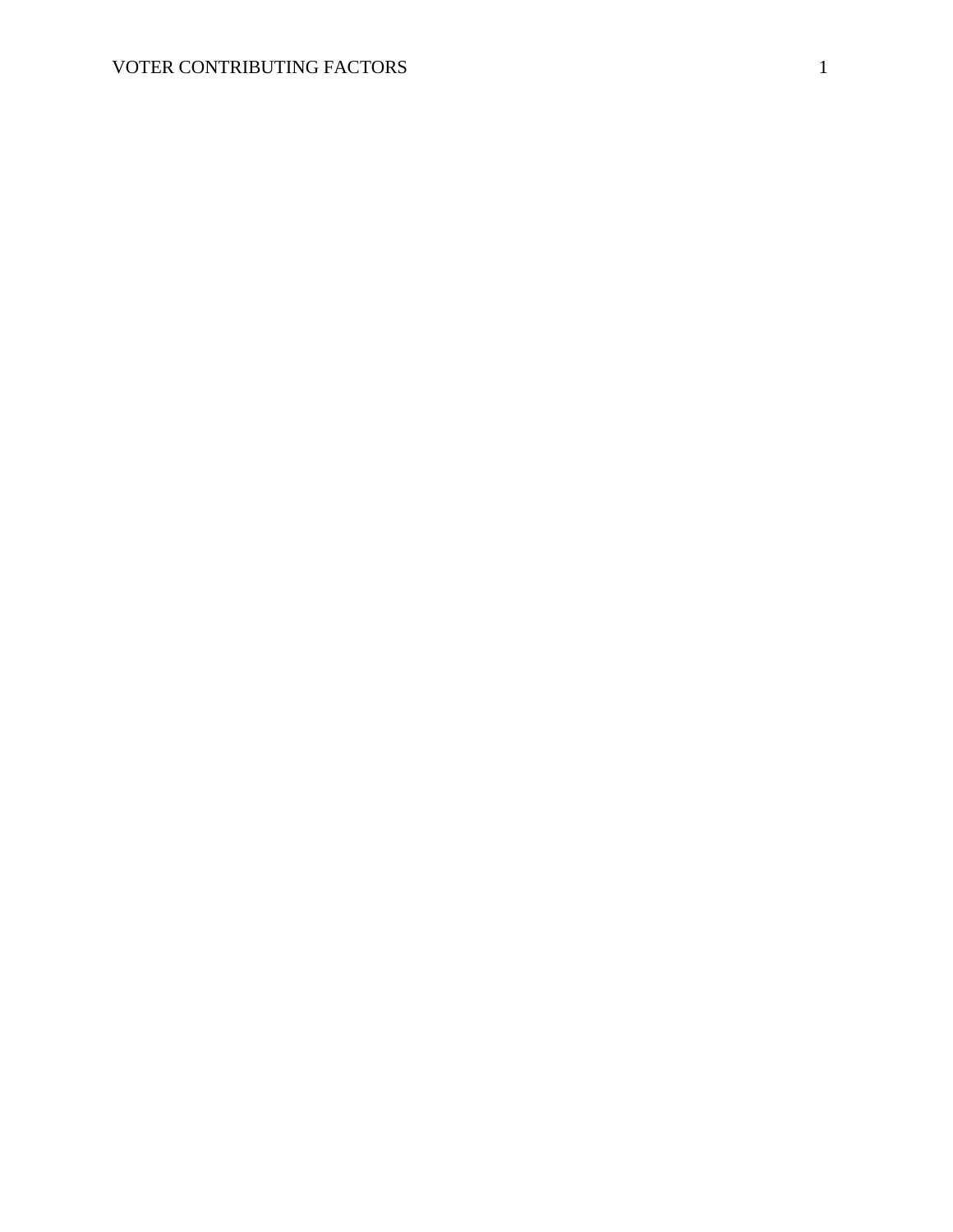For my parents, who sacrificed so much to make sure that their oldest daughter could have a college education – something they did not get to have. And for the communication department at Saint Peter's, who helped mold me into the young professional that I am today. I would be nowhere without their guidance.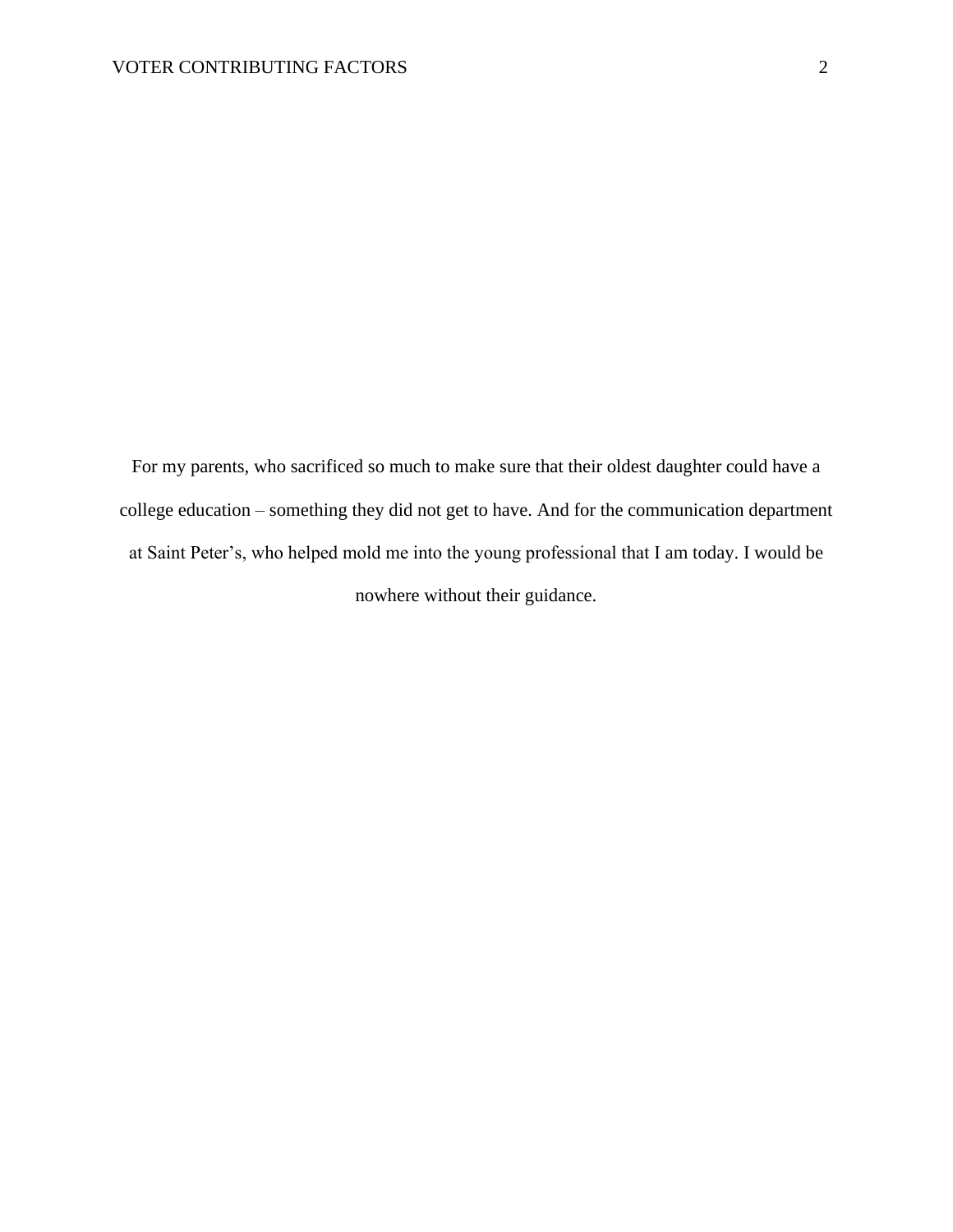#### Abstract

For the 2016 United States Presidential election, 61.4% of the voting-age population reported voting, "a number not statistically different from the 61.8% who reported voting in 2012," ("Voting in America", 2017.) While race, economic status and age are seen as obvious factors that contribute to an active voter, there are factors that are just as important but have been less researched. If a person was raised in a household that openly discussed politics, are they more likely to actively vote in local, state and national elections? If a person's parents or friends subscribe to a specific political party, how likely is it that a voting-age adult will feel pressured to vote for a certain candidate? Does the type of media that one consumes have an effect on a person's voting habits?

These are just a few of the questions that were answered through the research conducted. With the use of printed surveys and later on, an online survey, 102 respondents were asked 24 questions about their voting habits, and the habits of their friends and family. The study shows that most young adults do consider themselves "active voters," and vote in local, state and national elections, although the emphasis is placed on the national election. The research also showed that individuals who grew up in politically active households (their parents voted, they discussed politics, etc.) were more likely to become active voters themselves versus individuals who had parents who did not vote and did not discuss politics. This was despite the fact whether the individuals agreed with their parents about politics. These results suggest that a person's upbringing and who they hang around with does have an effect on the type of voter that they are.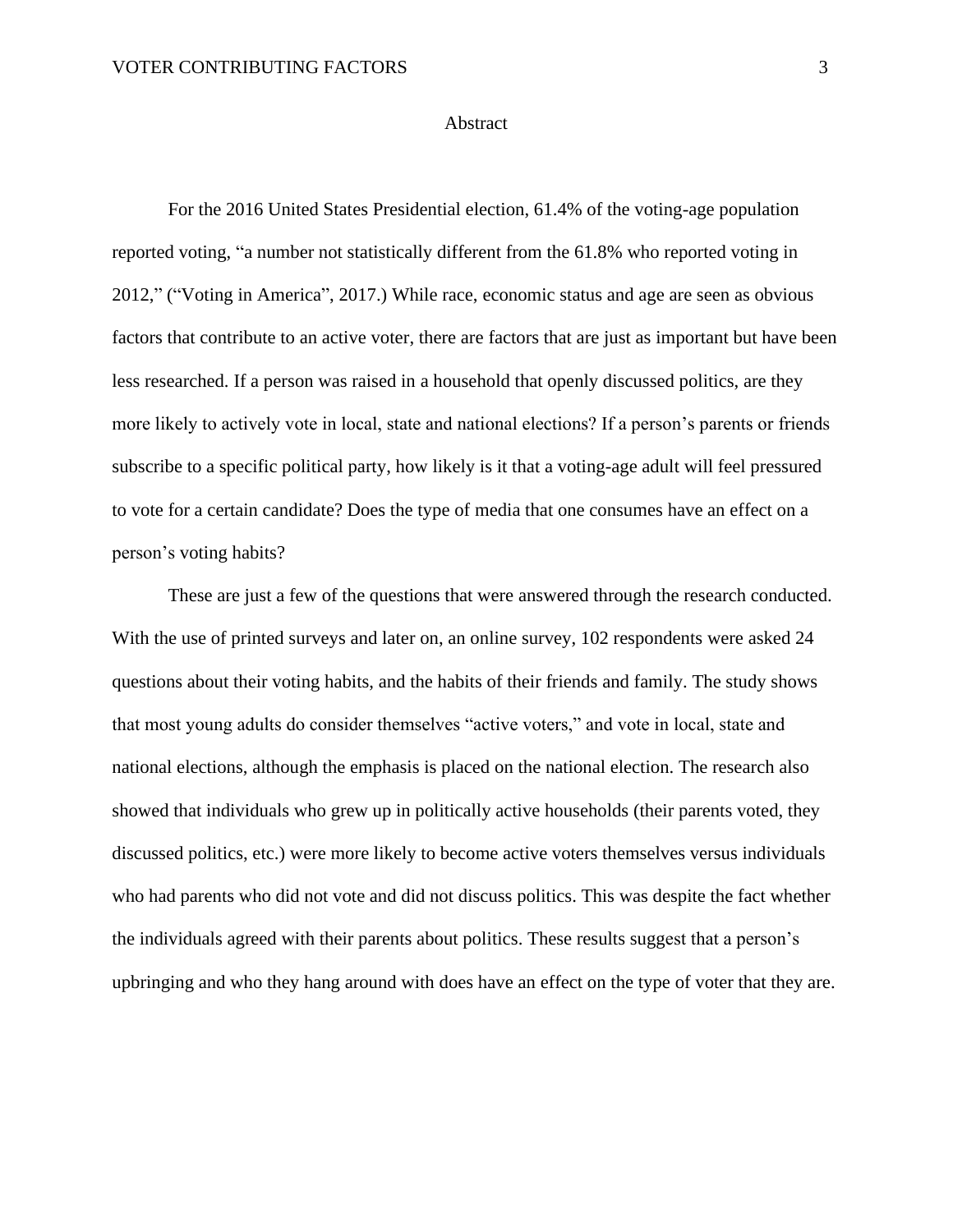# Table of Contents

I. Title Page

II. Dedications

III. Abstract

V. Literature Review

VII. Research Question

VIII. Round One: Methodology

IX. Round One: Results

XII. Round Two: Methodology

XIII. Round Two: Results

XVI. Discussion

XIX. Bibliography

XXI. Appendix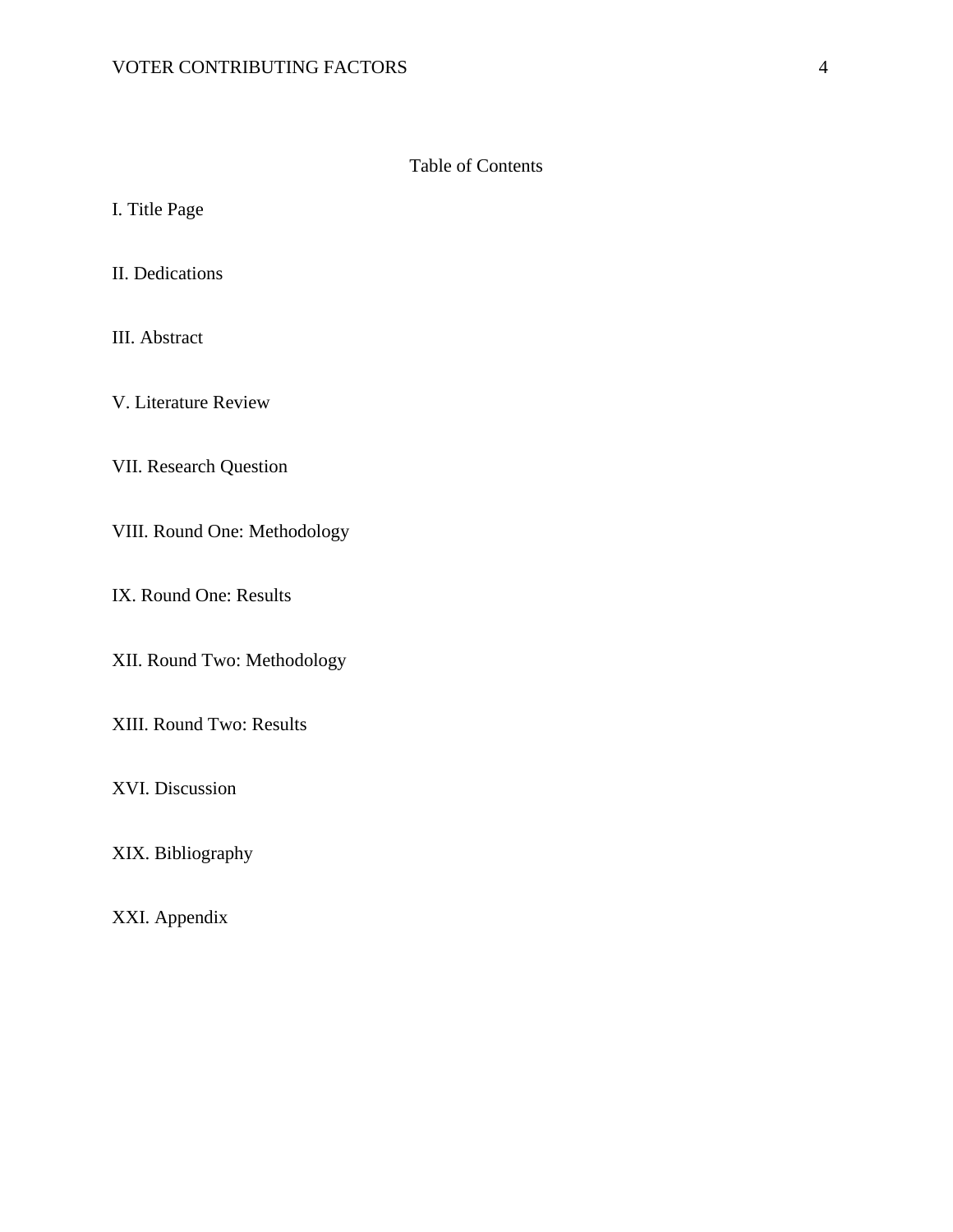## Literature Review

There has been extensive research presented on the factors that contribute to one's voting habits, but these studies have usually been done outside of the United States, and many of them did not combine the outside influences of friends, family members and the media. In a longitudinal data study conducted by Jan Šerek and Tomo Umemura (2015), young people in the Czech Republic that discuss politics with their peers are "characterized by higher voting intentions and subsequent electoral participation," (Šerek and Umemura, pp. 285-300.) Despite this, Šerek and Umemura found that political news and political discussions with parents had little to no effect on a young adult's intentions to vote.

This research contradicts the findings of Gidengil, Wass and Valaste (2016), who only studied the parent-child link for voter turnout in Finland. Based on their research, they concluded that "parental education does affect the turnout of young adults," but that "parental voting rather than the transmission of education from parent to child appears to be the more important mediating factor," (Gidengil, Wass and Valaste, pp. 373-383.) Their research demonstrates that there is a strong correlation between parents who are active voters and the turnout of their voting-age children, versus parents who make the attempt to 'educate' their children.

In his field experiments conducted in the United States, Nickerson (2008) looked to answer the question: "Is Voting Contagious?" Households with two registered voters were canvassed, and residents that answered the door were either given a "Get Out the Vote" message (treatment) or a "Recycling" pitch (placebo.) According to Nickerson, both experiments found that 60% of the inclination to vote is passed on to another member of the household. "This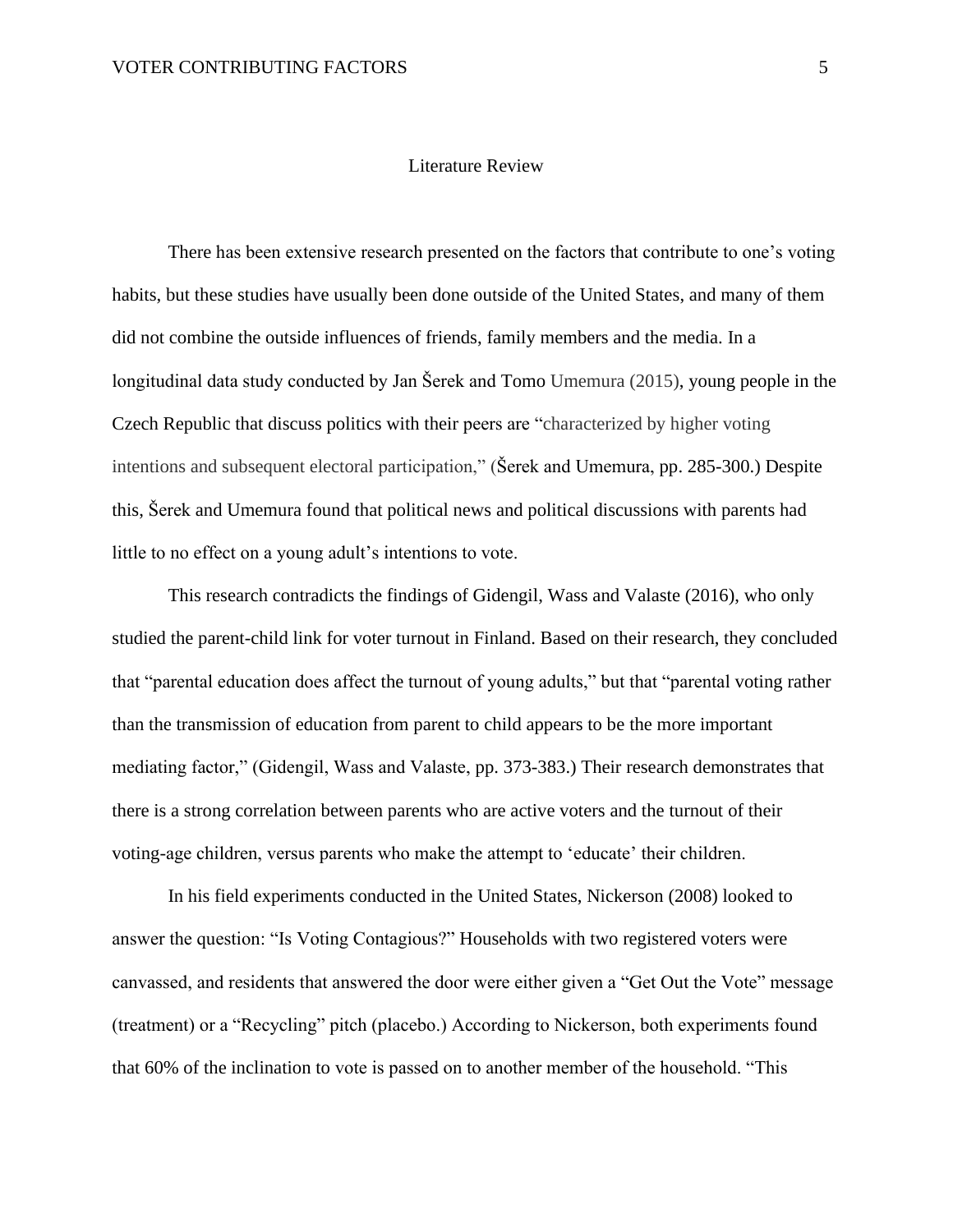finding suggests a mechanism by which civic participation norms are adopted and couples grow more similar over time," (Nickerson, pp. 49-57.)

Bartha and de Aguiar (2017) researched voters in the United States, but specifically, the social and external influences that play a role in selecting candidates. By researching social influence and a century's worth of U.S. presidential election data, they found that a candidate's choices are affected by sources that convey 'consistent partisan biases' that are skewed in favor of one candidate over another. They also found that in addition to these social factors, voters are also influenced by others, referring to it as "social imitation."

Ohme, de Vreese and Albaek (2017) also chose to study first-time voters, but focused their research on social media and the impact it has in the weeks leading up to the 2015 Danish National Election. By surveying first-time voters and those who had voted already, it was found that the "social media exposure of first-time voters' is responsible for their increase in certainty as the campaign progresses, while this effect is absent for experienced voters," (Ohme, de Vreese and Albaek, pp. 3243-3265.) This demonstrates the importance of media in the formation of a voting decision.

On the topic of media, Cohen and Tsfati (2009) studied media and voting behavior before two Israeli elections (one in 2003 and one in 2006) to test if media influences people to vote strategically, or to vote for the less preferred candidate. "If news media are perceived to persuade other voters to switch their votes, it will more likely be necessary to switch one's vote to either conform to or counterbalance the effects of media on others," (Cohen and Tsafti, pp. 359-378). Their research goes to show that not only will people watch political news and take into account what the media reports, but that they will also vote depending on the information reported.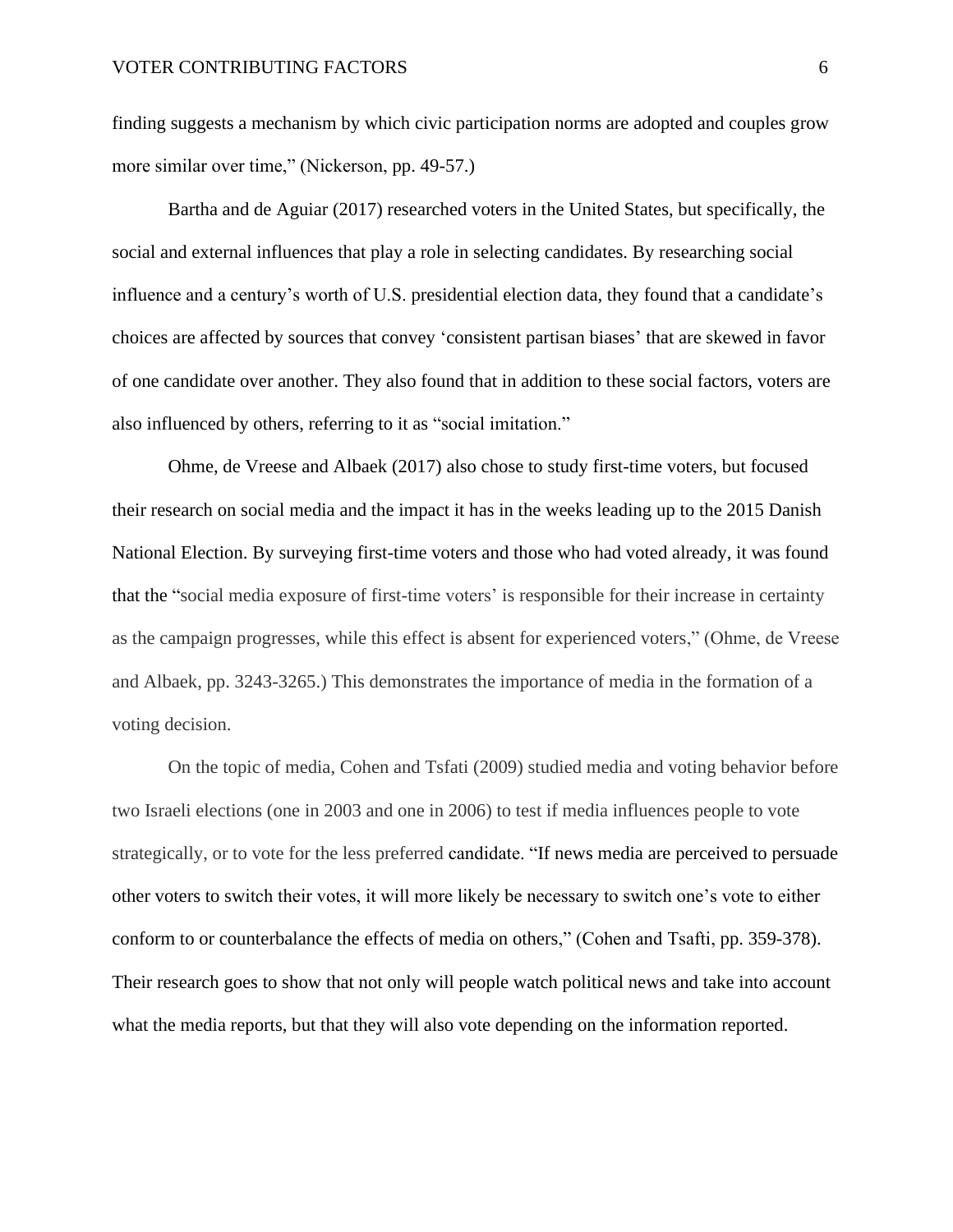Media, familial and peer pressures aside, what if people are voting because they feel that they have to? Doherty, Dowling, Gerber and Huber (2017) discovered that even 'battleground' states have "modest" effects in U.S. national elections, which raises the questions of why individuals vote in less significant states. Battleground states, or 'swing states,' are states in which Republican and Democratic candidates have similar levels of support," (Merriam-Webster.) These states are considered more important than others because they can 'swing' either way during Presidential elections, and therefore determining the election entirely. Through their research, it is discovered through their research that a great deal of individuals vote based on the behavior of others. "Compared to those who do not vote at all, people can reap about half of the social rewards associated with always (rather than never) voting by voting only when those they know are also likely to vote," (Doherty, Dowling, Gerber and Huber, pp. 1095-1100.)

#### Research Question

With candidates gearing up for the 2020 United States Presidential Election, hopefuls are focusing on issues such as immigration, healthcare and gun control, ("The Issues," 2019.) But one-in-10 voters will come from Generation Z, defined as anyone born in 1997 and onward, (Dimock, 2019.) This means that Millennials and other generations will account for a smaller share of eligible voters than they did in 2016, (Cilluffo and Fry, 2019.) This may scare some, considering the fact that young voters aren't known for their impressive voter turnout, with only 20% of 18 to 29 year olds voting in the 2014 midterm elections, (CIRCLE: The Center for Information & Research On Civic Learning and Engagement.) However, it is important to understand their voting habits, and what factors contribute to those habits. Civic engagement is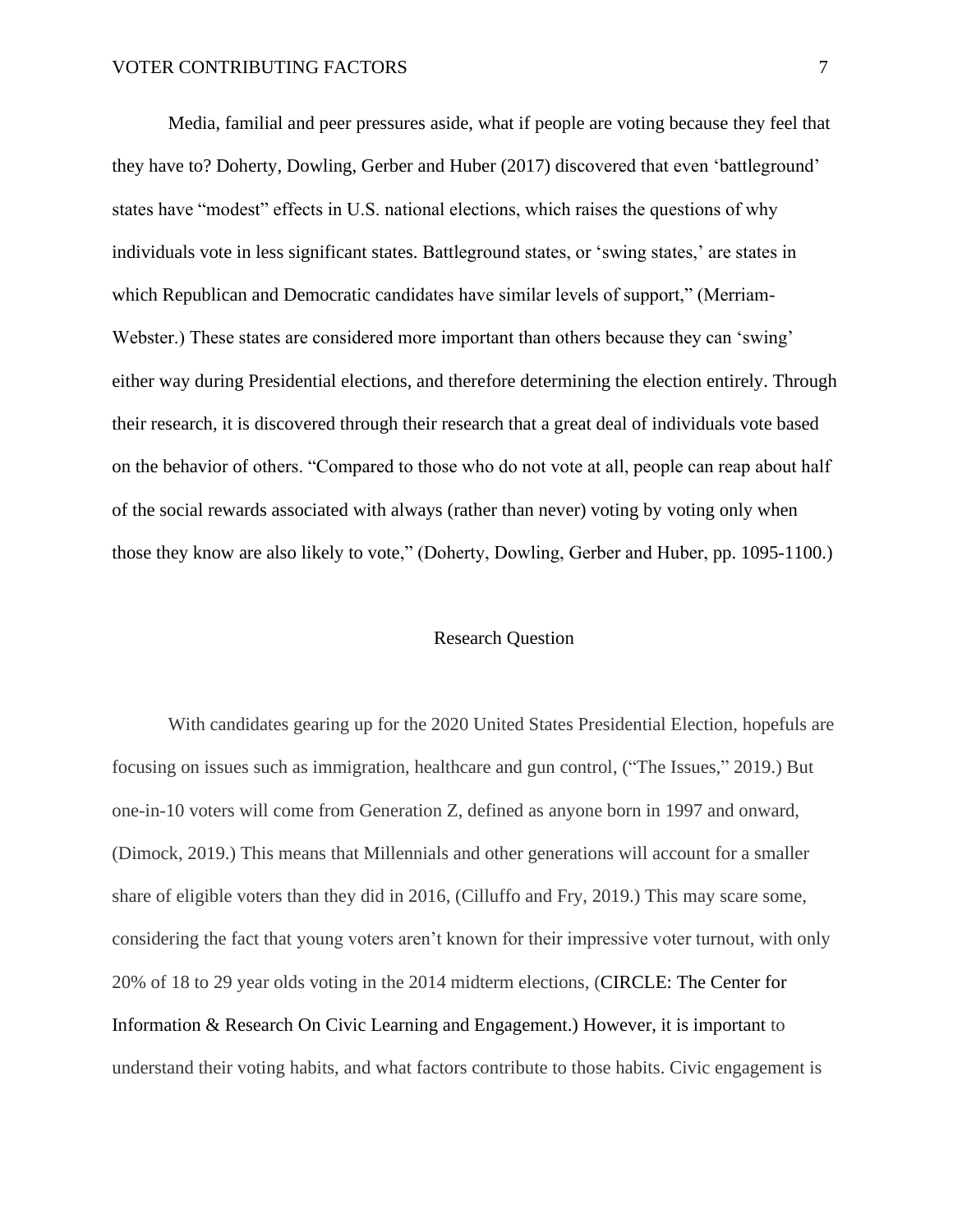also a vital part of education, and it is important for young voters to understand the roots of their habits, and that while a single vote in a country of millions may seem insignificant, at the end of Election Day, every vote truly does count.

The research question seeks to discover the habits of young voters and the factors that influence them, whether it is their parents, their peers or the news that they consume, and whether these influences actually play a role in the decision one makes when they enter the ballot box.

### Round One: Methodology

Research was first conducted by the use of paper surveys that were handed out randomly to Saint Peter's students in November of 2019, specifically on Wednesday, Nov. 13 and on Monday, Nov. 18. The survey asked subjects 24 questions about their political affiliations, if they consider themselves to be an active voter, if they vote in local, state and national elections and to write down the last election they voted in. The survey asked individuals about where they get their political news from, giving them the options of CNN, Fox News, The New York Times, social media and 'other,' which allowed them to write in responses. The survey also asked that subjects if they felt that the media was influential in the way that they vote, giving them options ranging from "Very Influential" to "Not influential at all."

Questions were also asked about the respondent's parents and their political affiliations. Subjects were asked if politics were discussed in their household, if these conversations result in arguments or healthy conversations and if they feel that their parents influence the way that they vote. Later in the survey, the exact same questions were asked again, but this time, about the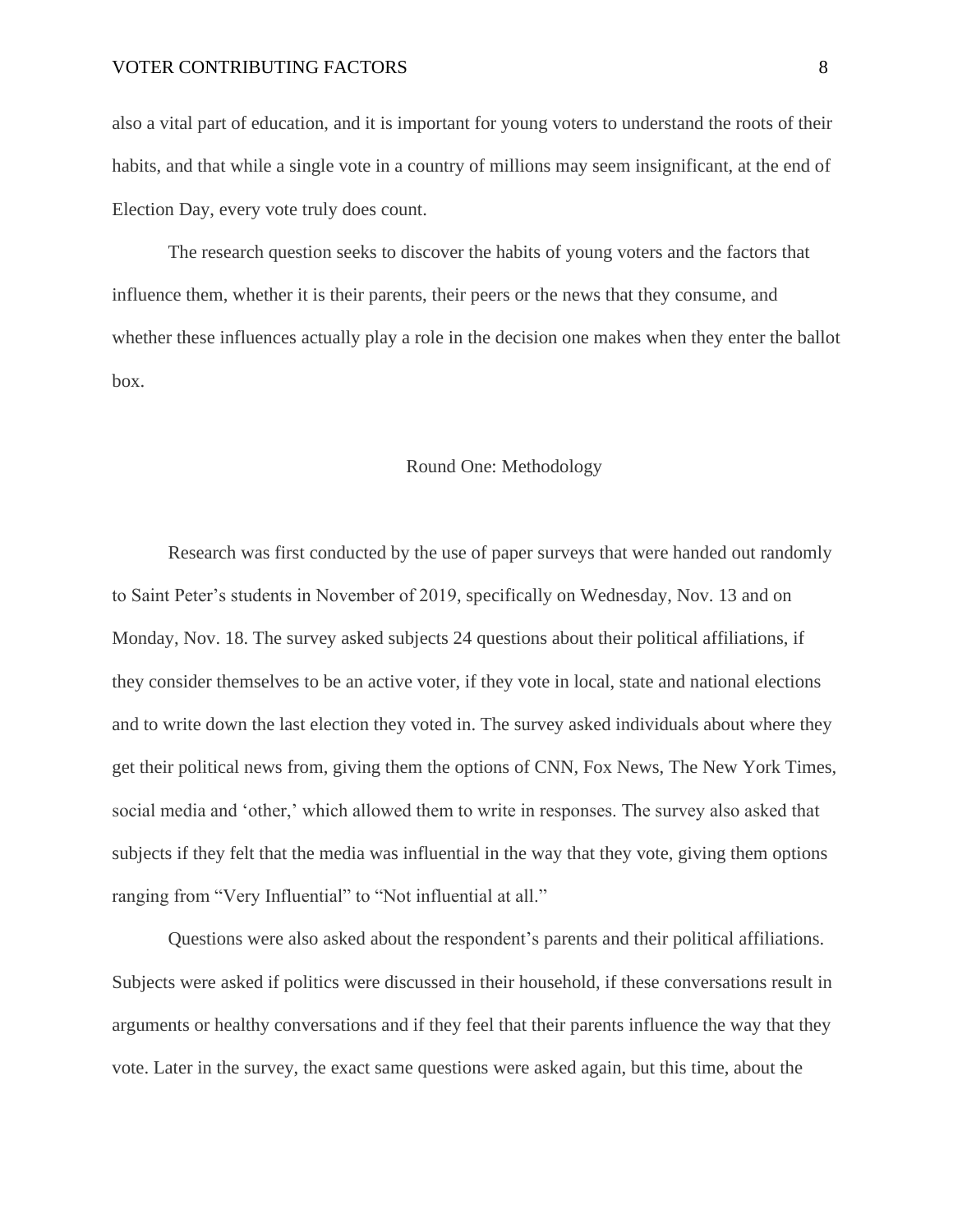subject's friends and their politics. At the end of the survey, there were two open-ended questions that asked if 1) the subject ever felt pressured by their parents to vote a certain way or to subscribe to a certain political party, and if 2) if the subject ever felt pressured by their friends to vote a certain way or to subscribe to a certain political party.

In total, 53 students responded, with 20 of them identifying as male and 33 of them identifying as female. Most of them were between the ages of 19 and 21 years old.



Round One: Results



Out of the 53 people surveyed, 26 people called themselves active voters. Six identified as Republicans, 24 identified as Democrats, 14 identified as Independents and nine selected 'Prefer not to answer.' Over a half of the respondents said that

they participate in local elections. Twenty-seven people said they participated in state elections,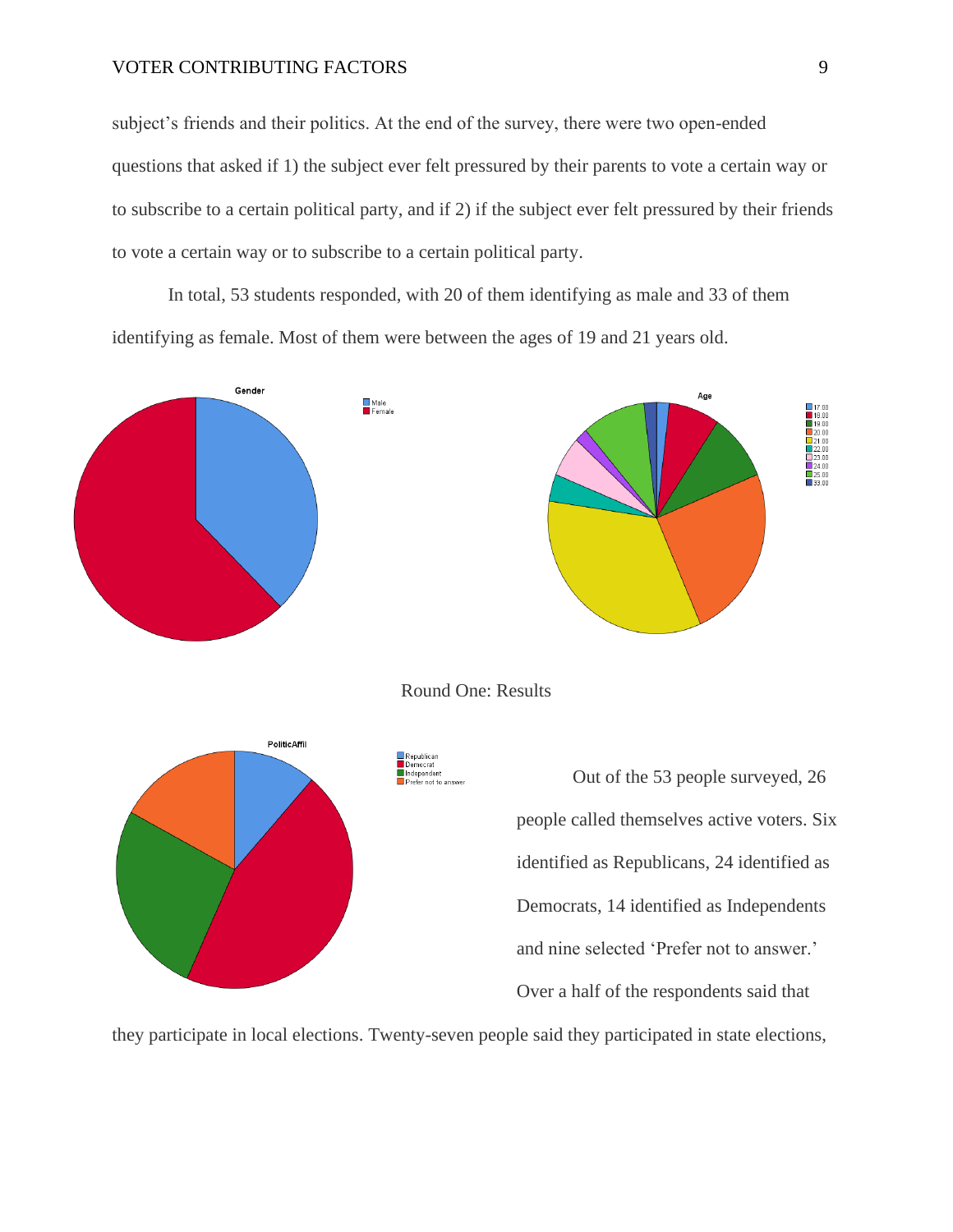while 26 people said they did not. Thirty-two people said they vote in national elections, while 21 people said they do not, proving that the emphasis is on national elections.

When it comes to their parent's political affiliations, seven said their parents are Republicans, 22 said their parents are Democrats, eight said their parents are Independents and 13 responded 'Other.' When it comes to the nature of political conversations in the household, 14 people said that they agree with their parents, 12 people said that they respectfully disagree, nine people said that they argue and 17 people said that they don't even speak about politics in their household. Thirty-two out of the 53 respondents answered that their parents are active voters, while 18 said they their parents did not actively vote. Three people said that they didn't know. When asked if they believe if their parents influence the way that they vote, one person said 'strongly agree,' 14 people said 'agree,' 12 people said 'disagree,' 17 people said 'strongly disagree' and eight people said that they don't vote, which shows that some people may listen to what their parents have to say, but the majority of them make their own decisions.

When it comes to their friends, three subjects responded that a majority of their friends were Republican, 32 responded that a majority were Democrat, five responded that a majority were Independent and 13 responded 'other.'

Thirty-four of the 53 respondents said that they discussed politics with their friends, while 19 said that they did not. When it comes to the nature of political conversations, 19 people said that they agree with their friends, 14 people said they respectfully disagree with their friends, four people said they argue with their friends and 15 people said that they don't discuss politics with their friends. Two people 'strongly agreed' that their friends influenced the way that they vote, 11 people 'agreed,' 21 people 'disagreed,' 14 people 'strongly disagreed' and five people answered that they did not vote. These responses are similar to the parents, which shows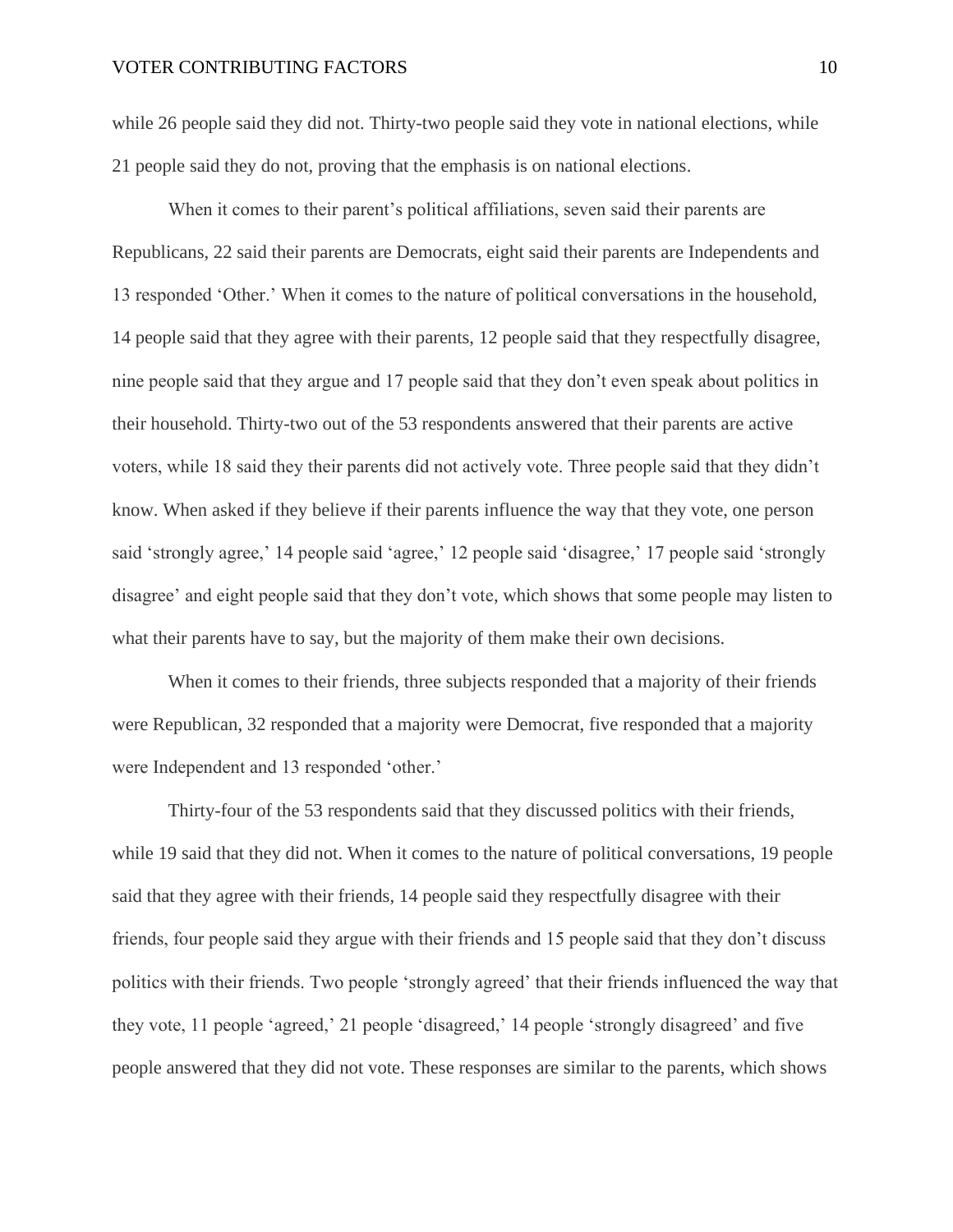that some people may 'listen to' their friends, but they make their own decisions based on their own convictions.

In the 'interview' section of the survey, there were many interesting responses. For the most part, most said that their family members respected their views, and that they shared similar viewpoints with their friends, so there wasn't room with discourse. However, there were still a few answers that stuck out. One person, who described themselves as "more on the Democratic side," explained that she gets pressure from her boyfriend, who is a Republican and has "completely different views" than she does. According to her response, they had to agree to stop talking politics, or else break up. Another described feeling "not as openly liberal" enough to the point where other people take notice.

One Republican-identifying respondent answered that his mother suggested that he vote Democratically in elections, but grew up to form his own opinions, which she now agrees with, although it was not made clear if he influenced her. The same respondent also wrote that most of his friends are Republicans, so if he ever chose to vote Democrat, he felt that they would give them a hard time about it. This, he said, does not change his voting because he votes Republican "out of my own free will and personal convictions."

Based on these results, it is not unheard of to be influenced by the people one surrounds themselves with. However, many young active voters stand by the fact that they take into account what their parents and friends have to say, but choose to make their own decisions.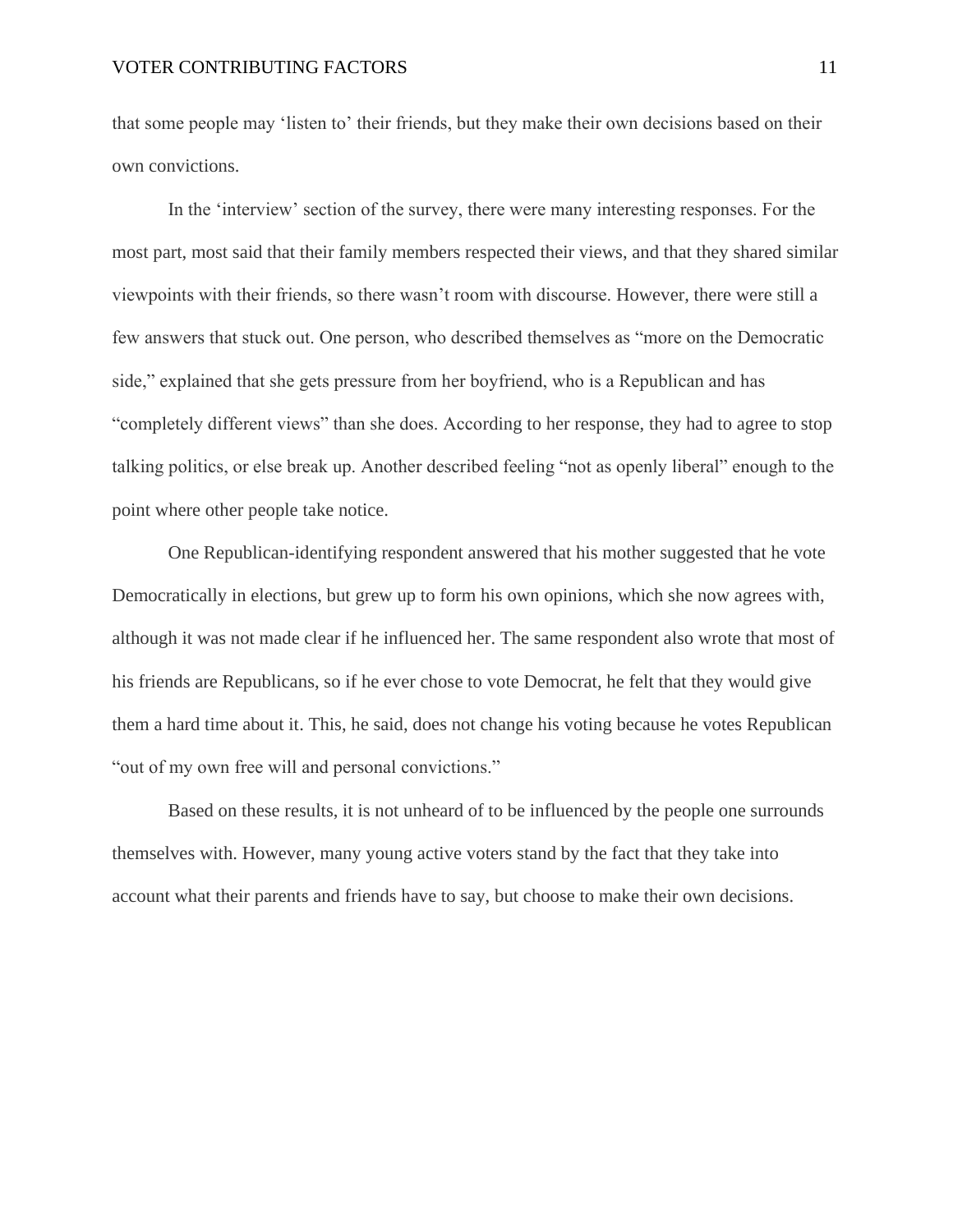

The research presented many strong correlations, one of them being the relationship between the subject's active voting status and if their family influences the way that they vote. It received a  $p = .021$ and  $r = .47$ . There was also consistencies between the subject's voting status and if they shared the same political affiliation as

their parents. They scored  $p=.027$  and  $r=.37$ 

Another relationship discovered was between active voters and if they shared the same political affiliation as their friends. This scored a  $p = .021$  and  $r = .39$ .

#### Round Two: Methodology

In the second round of research trials, the same survey was sent out to random Saint Peter's University students on Google Forms. It was also posted on social media platforms such as Facebook and Twitter, and was made available from Friday, February 27 until Friday, April 10. The goal of bringing the survey to social media was to encourage a more diverse demographic of participants, seeing as how the first research trial garnered results from mostly college-aged Democrats.

This method proved to be successful, as the second round of research received results from 49 people. Their ages ranged from 19 years old to 70 years old, and 32 women and 17 men responded.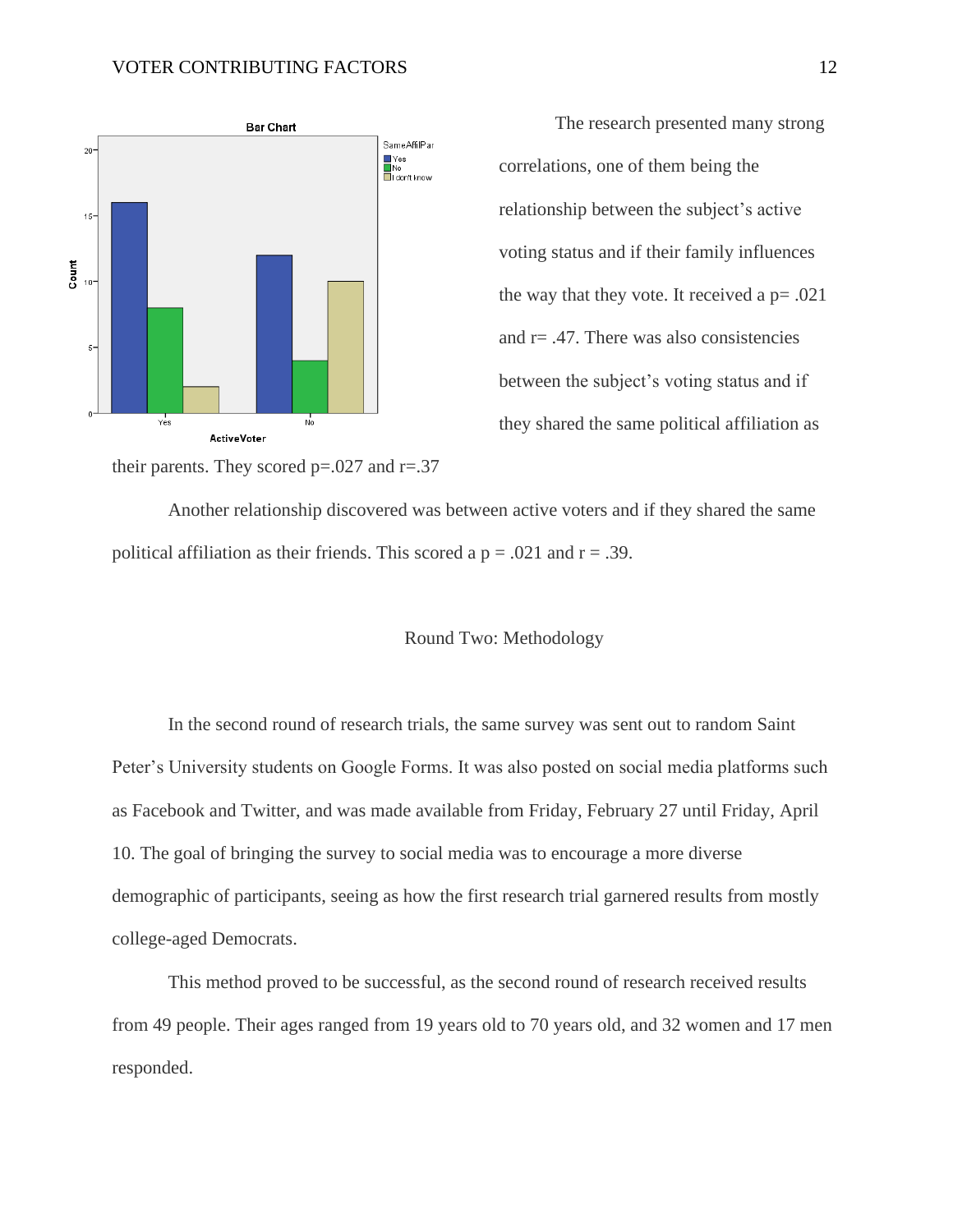



Officially, eight Republicans, 33 Democrats, seven Independents responded, with one person preferring to not answer. This was slightly better than the first trial, where only six people identified as Republicans.

# Round Two: Results

Out of the 49 people surveyed, 42 people considered themselves to be active voters and seven considered themselves to not be active voters. Forty people said that they voted in local elections, 40 people said that they voted in state elections and 45 people said that the voted in national elections. Similarly to the first round of trials, this shows that there is a higher emphasis on national elections compared to lower-level government elections.

When it came to their parents' political affiliation, 21 participants identified their parents as Democrats, which was the highest amount. 15 said that their parents were Republicans, four said that their parents were Independents and nine listed their parents as 'Other.' Political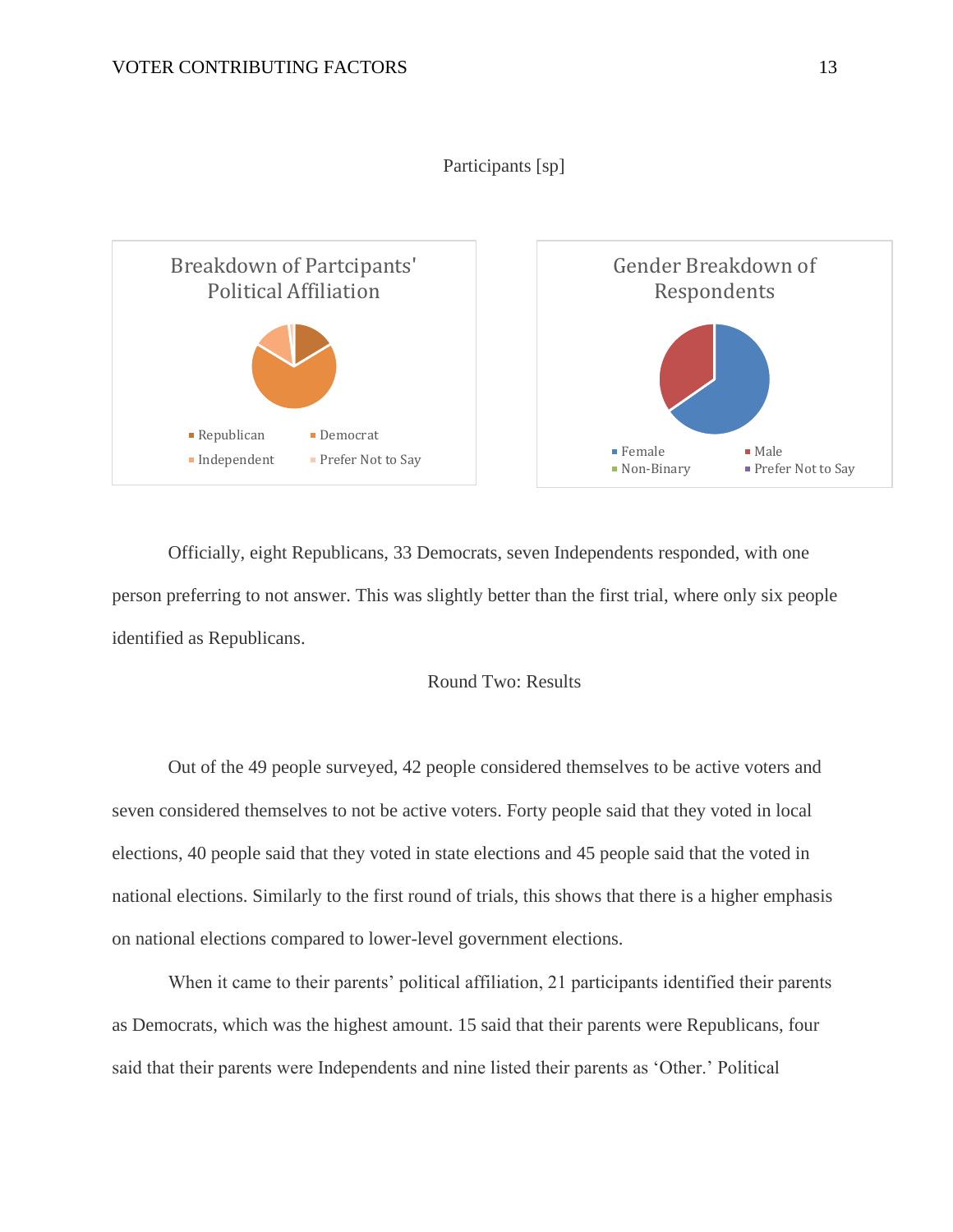household conversations were slightly different compared to the first round of research trials, with 21 participants saying that they agree with their parents, 11 saying that they respectfully disagree, 10 saying that they argue and four saying that they don't even speak on the issue. As it seems, more people in the second round of trials discuss politics with the members of their households, even if it means that they disagree.

When asked if their parents influence the way that they vote, five 'strongly agreed,' 13 'agreed,' 24 'disagreed' and 7 'strongly disagreed,' with nobody selecting that they don't vote. This was much different compared to the responses in the first trial, where participants were much more unwilling to listen to their parents. This could be a result of the fact that many of those surveyed were older, so they no longer feel influenced by their parents.

When it came to their friends, five people identified their friends as Republicans, 35 people identified their friends as Democrats, five people identified their friends as Independents, and four identified their friends as 'Other.' Forty respondents said that they choose to discuss politics with their friends, while nine do not. When it comes to the nature of their political discussions, 31 say that they agree with their friends, eight say that they respectfully disagree, two say that they argue and six say that they don't even speak on the issue. These numbers are slightly different, because it shows that more people disagree with their friends as compared to the first round of trials. When asked if their friends influence them and their voting habits, three 'strongly agreed,' four 'agreed,' 26 'disagreed' and 15 'strongly disagreed,' with one person saying that they do not vote. This was slightly similar to the first round of trials, but the number of participants who 'disagreed' and 'strongly disagreed' is higher. This also could be attributed to the older age of the participants.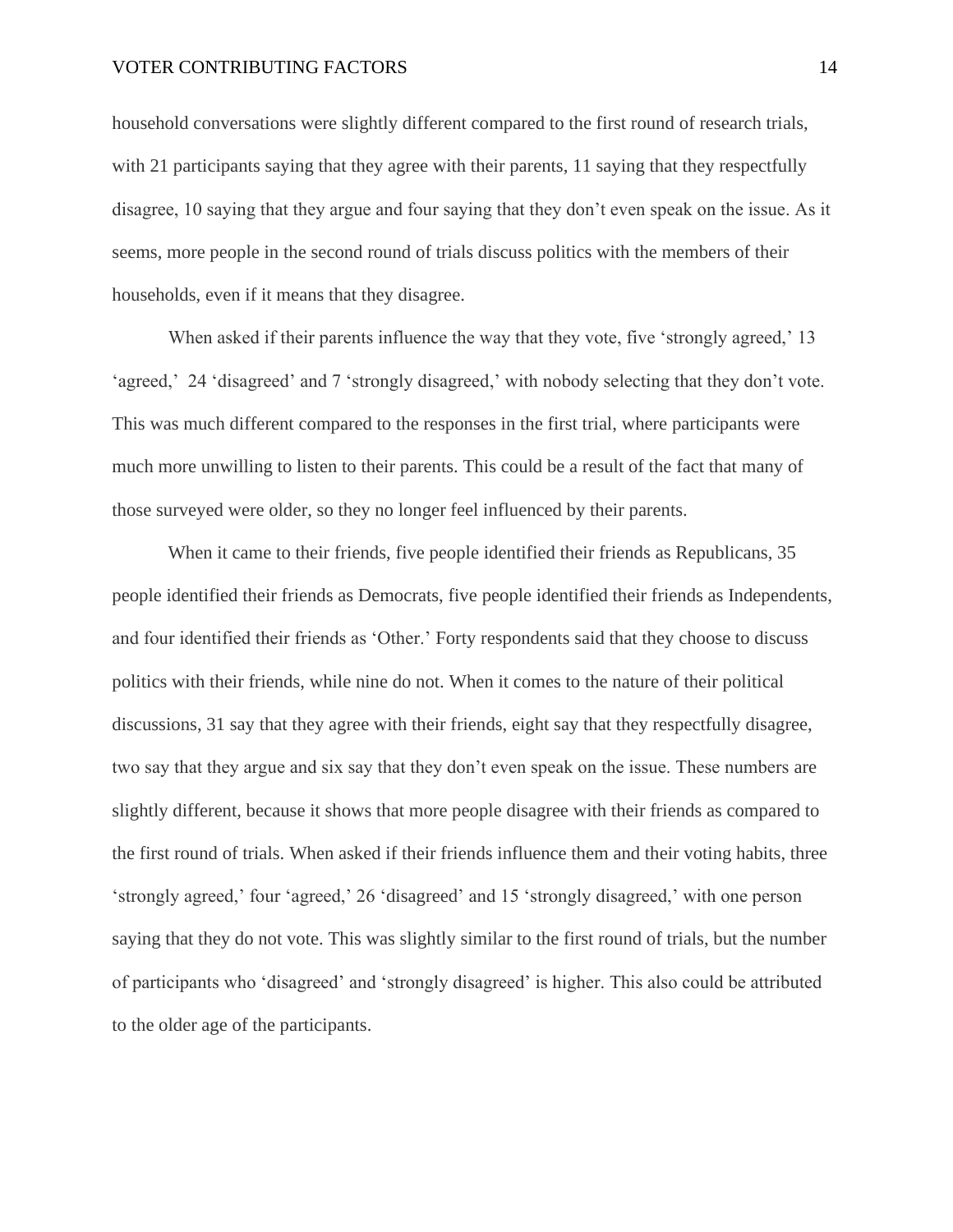In the interview section of the survey, many participants were able to give valuable insight on their voting habits and if their households and friends influence them in any way. For the most part, most answered that they don't feel pressured by neither their friends nor their family members to vote a certain way.

One participant, who identified herself as a Republican, explained that her "father is a strict conservative and certainly strongly shared his views with us and clearly expected us to agree." She went on to say that although she agrees with him on some topics, she is not as "far right" as he is, which leads to heated arguments.

Another participant, who identified as an Independent, was able to provide some insight on her political discussions with her friends, in which she explained that she does not feel pressured by her friends to vote a certain way. "We discuss, but generally agree. My friends and myself don't 'pressure' each other. It's not something friends should do," the participant wrote. One participant took the time to note that she has "friends who are Independent, Republicans and Democrats. We all see the world differently but we can have respectful discussions regarding our political stances."



The second round of research also presented many strong correlations, such as one's active voter status and one's participation in local, state and national elections. If one considers oneself to be an active voter, that person has a higher

chance of participating in all three elections, although more applicants responded that they participate in national elections compared to lower-level government elections. Local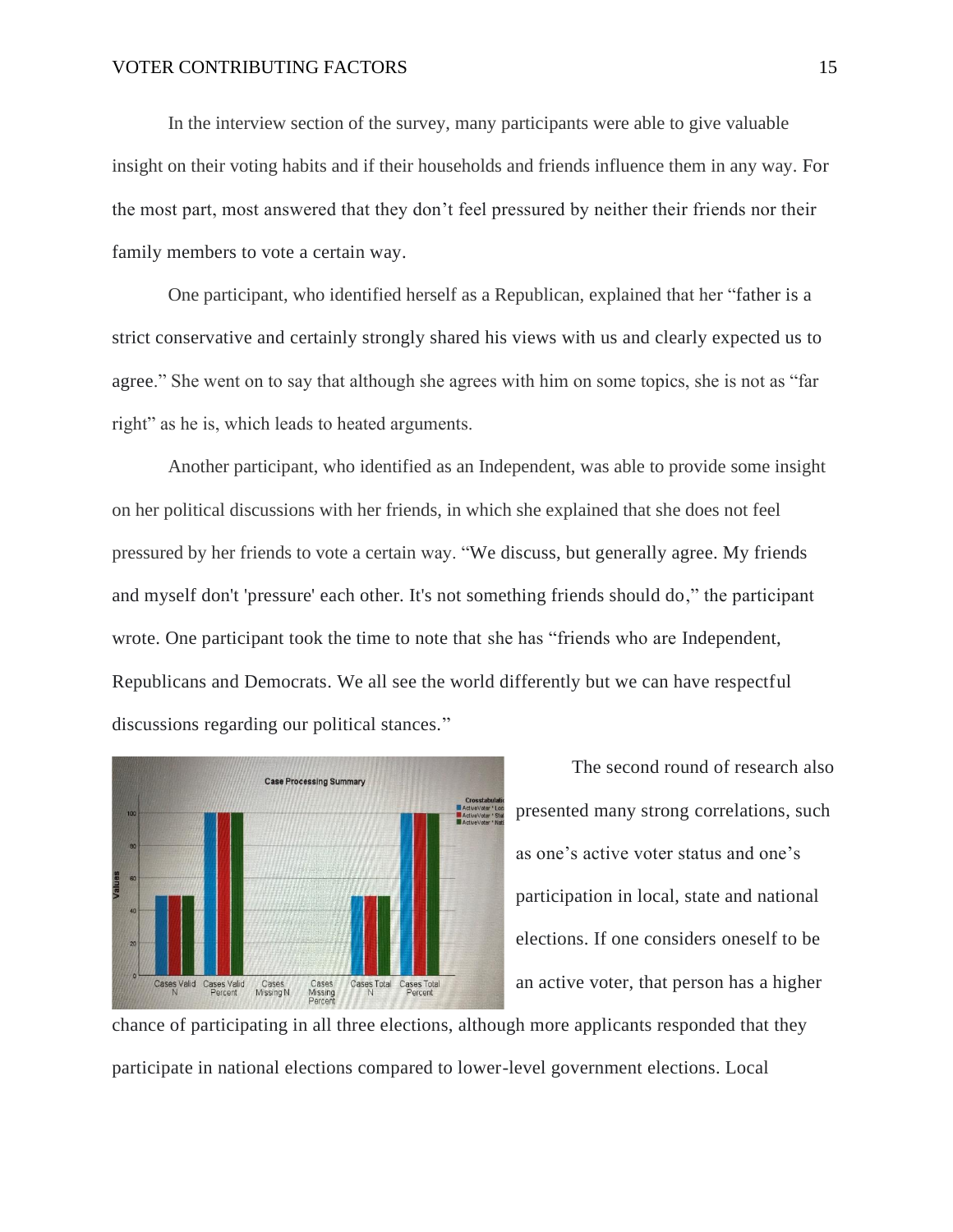elections received a p=.000 and r=.710, state elections received a p=.000 and r=.559 and national elections received a p=.000 and r=.517.

There were also correlations between whether if the participant discussed politics with their friends, and if that participant knew their friends as active voters. This correlation received a p=.006 and a r=.401.



#### Discussion

learn of the correlations involving active voters. The results imply that people are more likely to become active voters if their parents were active voters, or if they share political affiliations. The research also showed that if families discussed

politics (whether they agreed politically or not,) then their children were more likely to become active voters.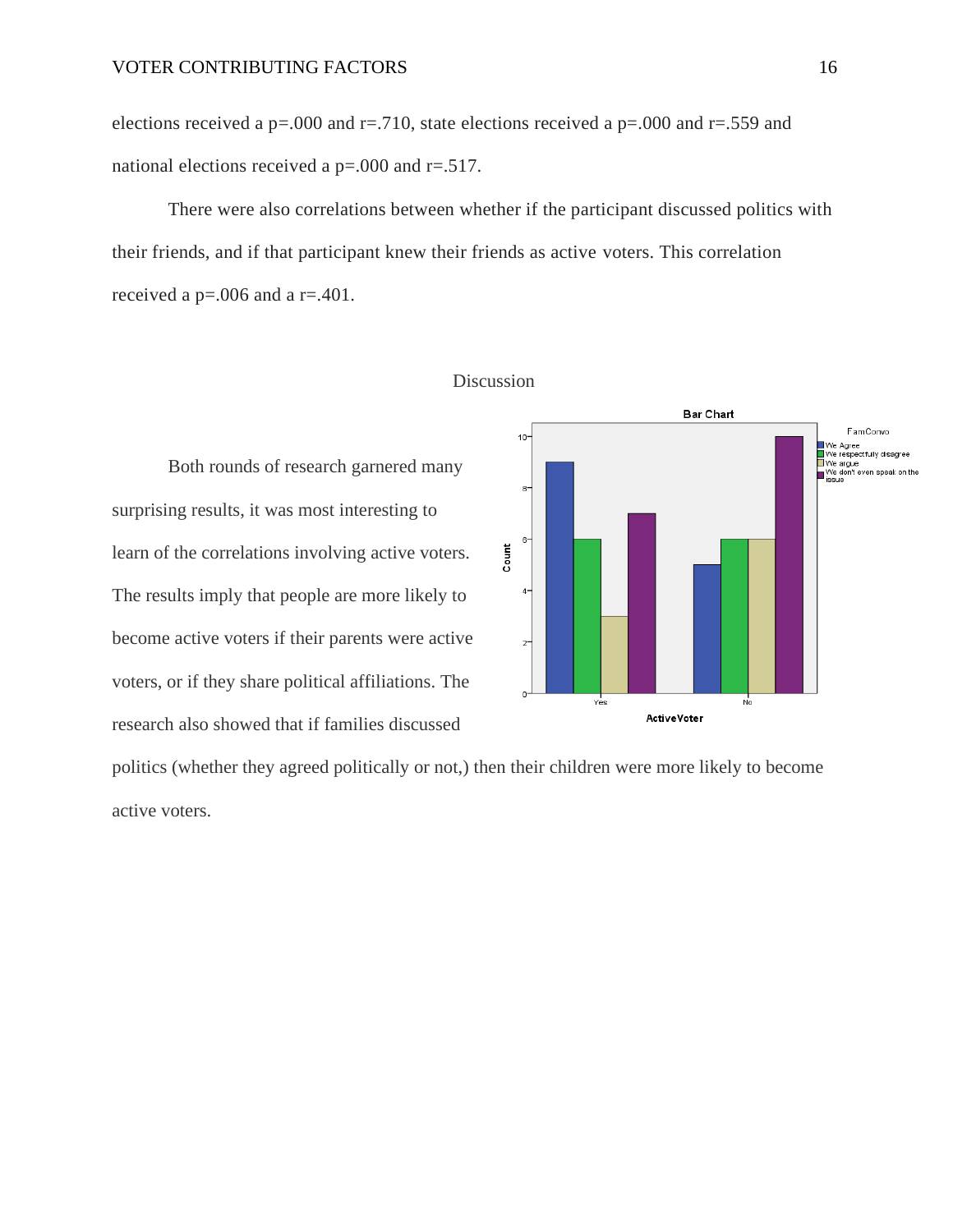

It was also fascinating to see where subjects get their news from, as most people, across political spectrums, get their news from social media. This was interesting to see, as the individuals surveyed are no longer getting their news from traditional news sources (CNN, Fox News, New York Times, etc.) but from what their friends post on social media.

The 'other' option also gave respondents the opportunity to fill out individual answers if they chose to. In the first round of research, not many people chose this option, but for those that did, answers such as 'YouTube' and 'MSNBC' were received. In the second round of research, many selected this option, and they took the time to list all of the news sources that they refer to, which included many of the sources already listed, but also included podcasts, local news sites and blogs.

The results of this survey show that while civics education in schools are important, home involvement in politics is just as important. It also goes to show that social media is the forefront of news moving forward, which is fascinating to note for news outlets and political candidates looking to reach young voters.

Moving forward, the survey can be tailored to fit the needs of the community, something that was not initially thought of when formatting it. Not just different populations in different states, but also rural, suburban or highly metropolitan communities. The survey can also be modified to study one individual political group, such as Republicans, Democrats or Independents. It should also be taken into account that one's two parents may have differing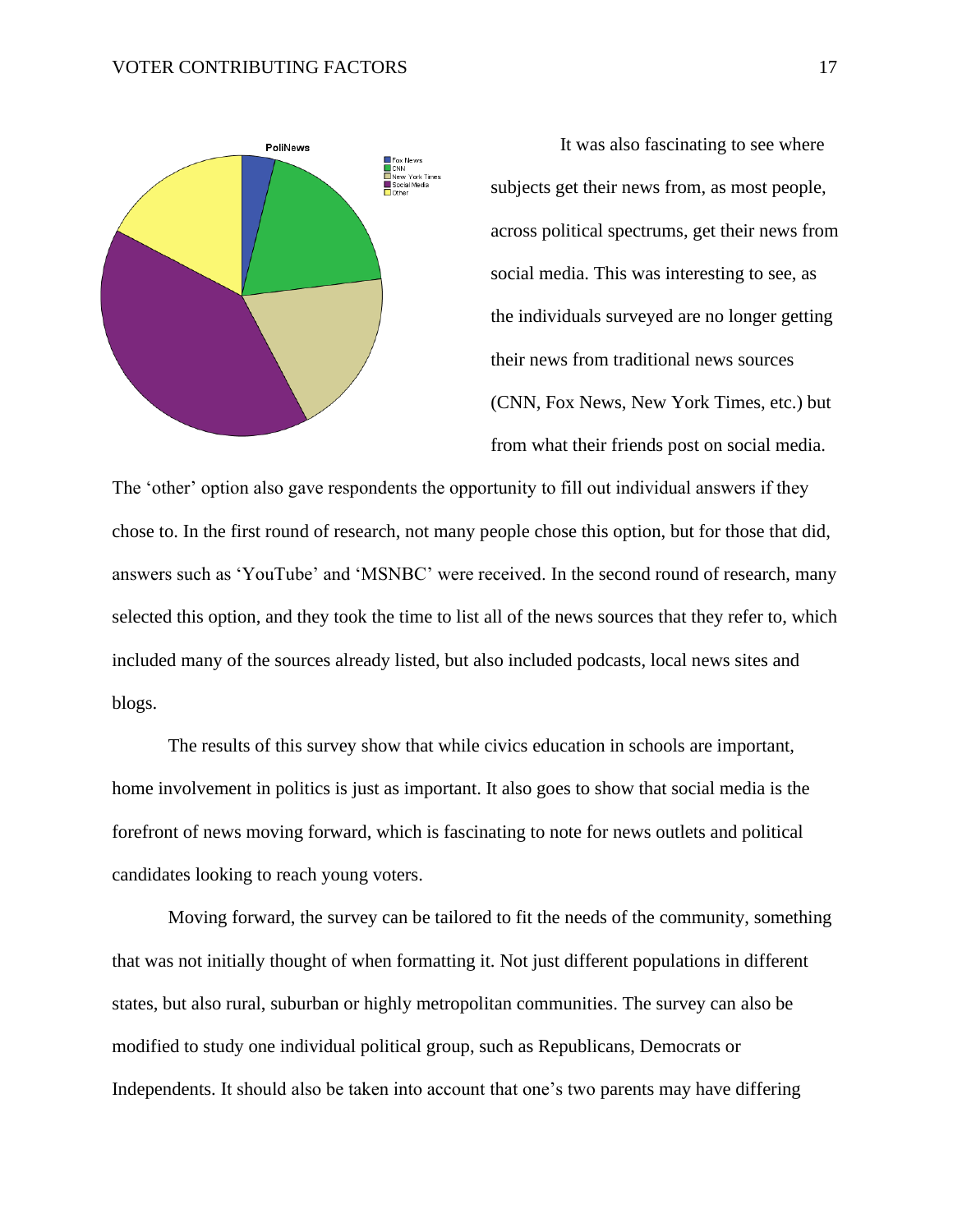political opinions. In the original survey, it asks about the political affiliation of both parents, but only gives the option to select one. If this were to be handed out again, the survey should be changed to accommodate those instances.

In the first survey, participants were asked if their parents were active voters. However, this question was omitted in the second round of trials because it was made clear that not everybody's parents are able to vote due to their citizenship status. Their voting ability should not affect their ability to have their own political opinions, but that question in particular was removed in order to remain inclusive.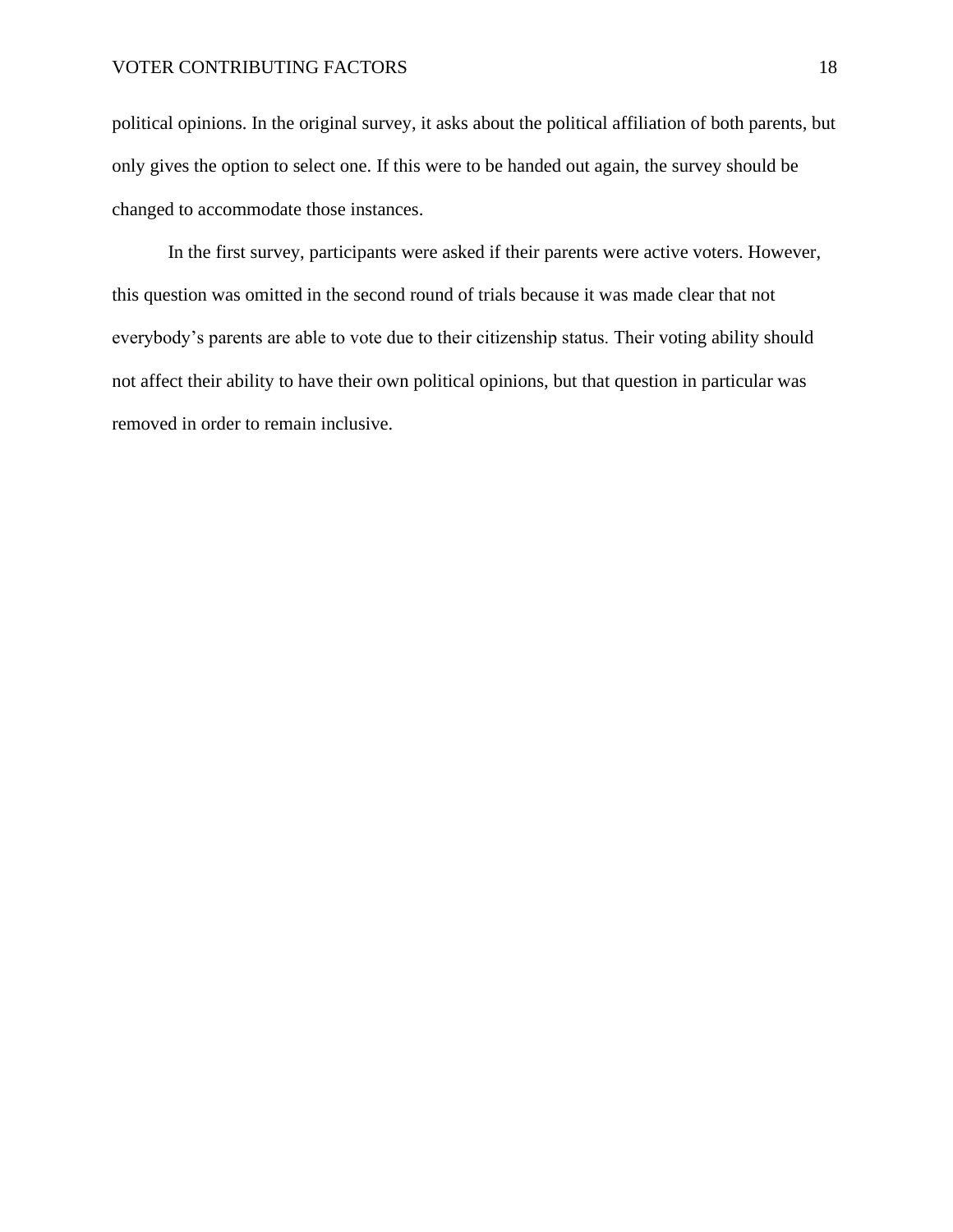## Bibliography

Braha, D., & Aguiar, M. A. M. D. (2017). Voting contagion: Modeling and analysis of a century of U.S. presidential elections. *Plos One*, *12*(5). doi: 10.1371/journal.pone.0177970

Cilluffo, A., & Fry, R. (2019, January 30). An early look at the 2020 electorate. Retrieved December 17, 2019, from [https://www.pewsocialtrends.org/essay/an-early-look-at-the-2020](https://www.pewsocialtrends.org/essay/an-early-look-at-the-2020-electorate/) [electorate/.](https://www.pewsocialtrends.org/essay/an-early-look-at-the-2020-electorate/)

Cohen, J., & Tsfati, Y. (2009). The Influence of Presumed Media Influence on Strategic Voting. *Communication Research*, *36*(3), 359–378. doi: 10.1177/0093650209333026

Dimock, M. (2019, January 17). Defining generations: Where Millennials end and Generation Z begins. Retrieved December 17, 2019, from [https://www.pewresearch.org/fact](https://www.pewresearch.org/fact-tank/2019/01/17/where-millennials-end-and-generation-z-begins/)[tank/2019/01/17/where-millennials-end-and-generation-z-begins/.](https://www.pewresearch.org/fact-tank/2019/01/17/where-millennials-end-and-generation-z-begins/)

Doherty, D., Dowling, C. M., Gerber, A. S., & Huber, G. A. (2017). Are Voting Norms Conditional? How Electoral Context and Peer Behavior Shape the Social Returns to Voting. *The Journal of Politics*, *79*(3), 1095–1100. doi: 10.1086/691689

Gidengil, E., Wass, H., & Valaste, M. (2016). Political Socialization and Voting. *Political Research Quarterly*, *69*(2), 373–383. doi: 10.1177/1065912916640900

The Issues. (2019, December 17). *POLITICO*. Retrieved from [https://www.politico.com/2020](https://www.politico.com/2020-election/candidates-views-on-the-issues/) [election/candidates-views-on-the-issues/](https://www.politico.com/2020-election/candidates-views-on-the-issues/)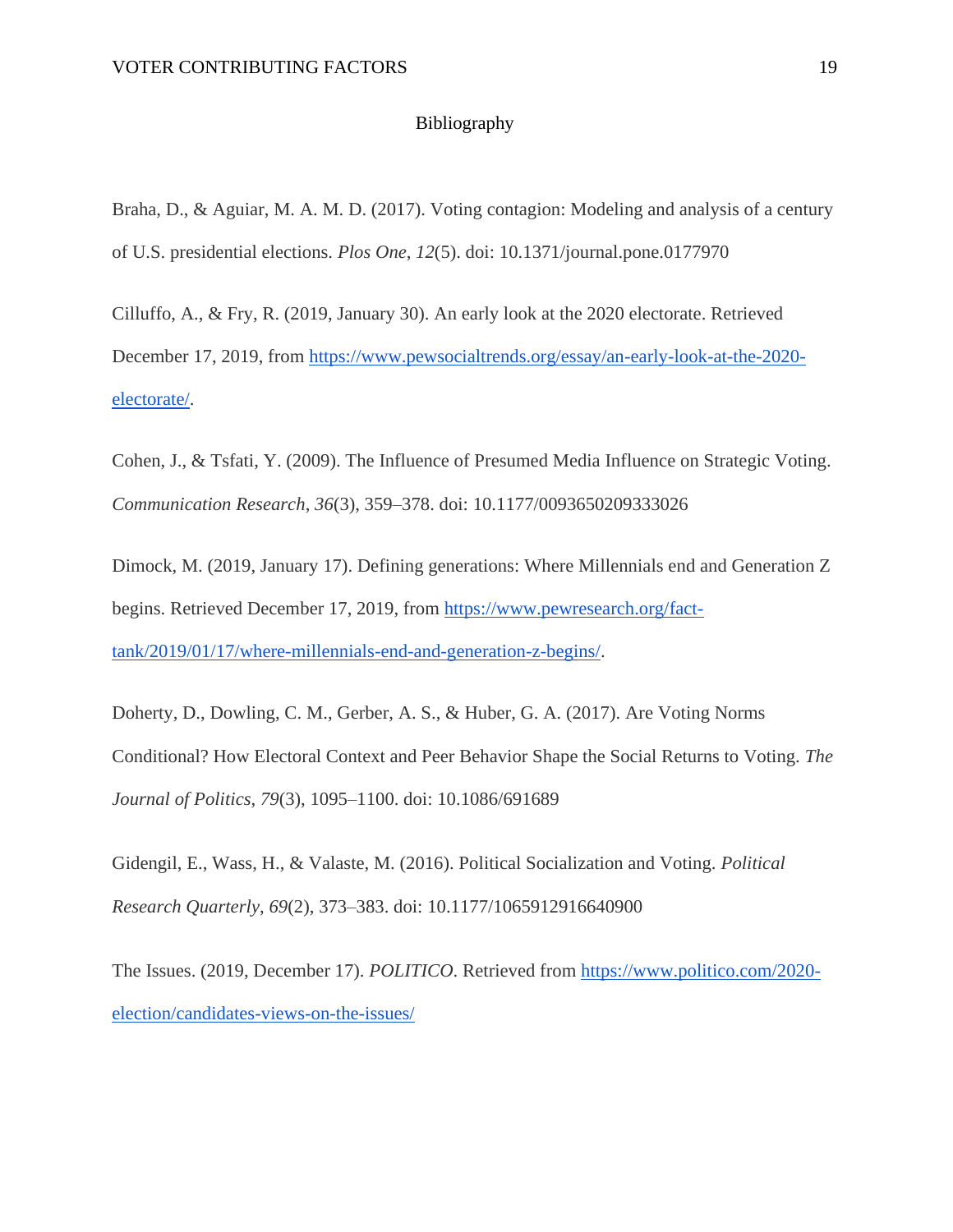Nickerson, D. W. (2008). Is Voting Contagious? Evidence from Two Field Experiments. *American Political Science Review*, *102*(1), 49–57. doi: 10.1017/s0003055408080039

Ohme, J., Vreese, C. H. D., & Albaek, E. (2017). The uncertain first-time voter: Effects of political media exposure on young citizens' formation of vote choice in a digital media environment. *New Media & Society*, *20*(9), 3243–3265. doi: 10.1177/1461444817745017

Šerek, J., & Umemura, T. (2015). Changes in late adolescents' voting intentions during the election campaign: Disentangling the effects of political communication with parents, peers and media. *European Journal of Communication*, *30*(3), 285–300. doi: 10.1177/0267323115577306

Swing state. In *The Merriam-Webster.com Dictionary*. Retrieved December 16, 2019, from <https://www.merriam-webster.com/dictionary/swing%20state>

Voting in America: A Look at the 2016 Presidential Election. (2017, May 10). Retrieved December 18, 2019, from [https://www.census.gov/newsroom/blogs/random](https://www.census.gov/newsroom/blogs/random-samplings/2017/05/voting_in_america.html)[samplings/2017/05/voting\\_in\\_america.html.](https://www.census.gov/newsroom/blogs/random-samplings/2017/05/voting_in_america.html)

"2014 Youth Turnout and Registration Rates Lowest Ever Recorded: CIRCLE." *Circle at Tufts*,

21 July 2015, [https://www.circle.tufts.edu/latest-research/2014-youth-turnout-and-registration](https://www.circle.tufts.edu/latest-research/2014-youth-turnout-and-registration-rates-lowest-ever-recorded)[rates-lowest-ever-recorded.](https://www.circle.tufts.edu/latest-research/2014-youth-turnout-and-registration-rates-lowest-ever-recorded)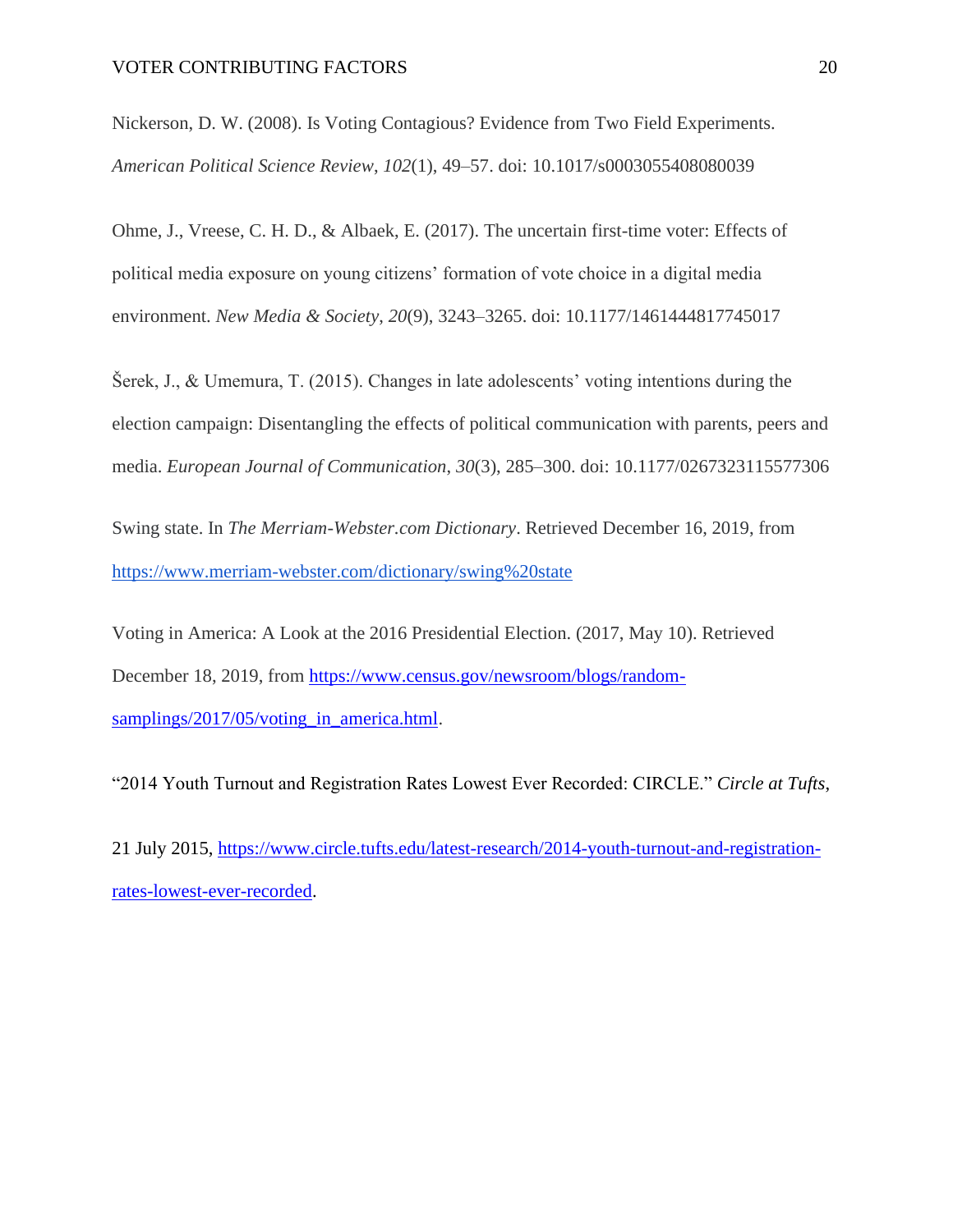# Appendix

- 1. What gender do you identify as?
	- a. Male
	- b. Female
	- c. Non-binary
	- d. Prefer not to answer
- 2. What is your age? (write your answer) \_\_\_\_\_\_\_\_\_\_
- 3. What is your political affiliation?
	- a. Republican
	- b. Democrat
	- c. Independent
	- d. Prefer not to answer
- 4. Do you consider yourself to be an active voter?
	- a. Yes
	- b. No
- 5. What was the last election you voted in? (write in your answer)

\_\_\_\_\_\_\_\_\_\_\_\_\_\_\_\_\_\_\_\_\_\_\_\_\_\_\_\_\_\_\_\_\_\_\_\_\_\_\_\_\_\_\_\_\_\_\_\_

6. Do you participate in local elections?

a. Yes

b. No

7. Do you participate in state elections?

a. Yes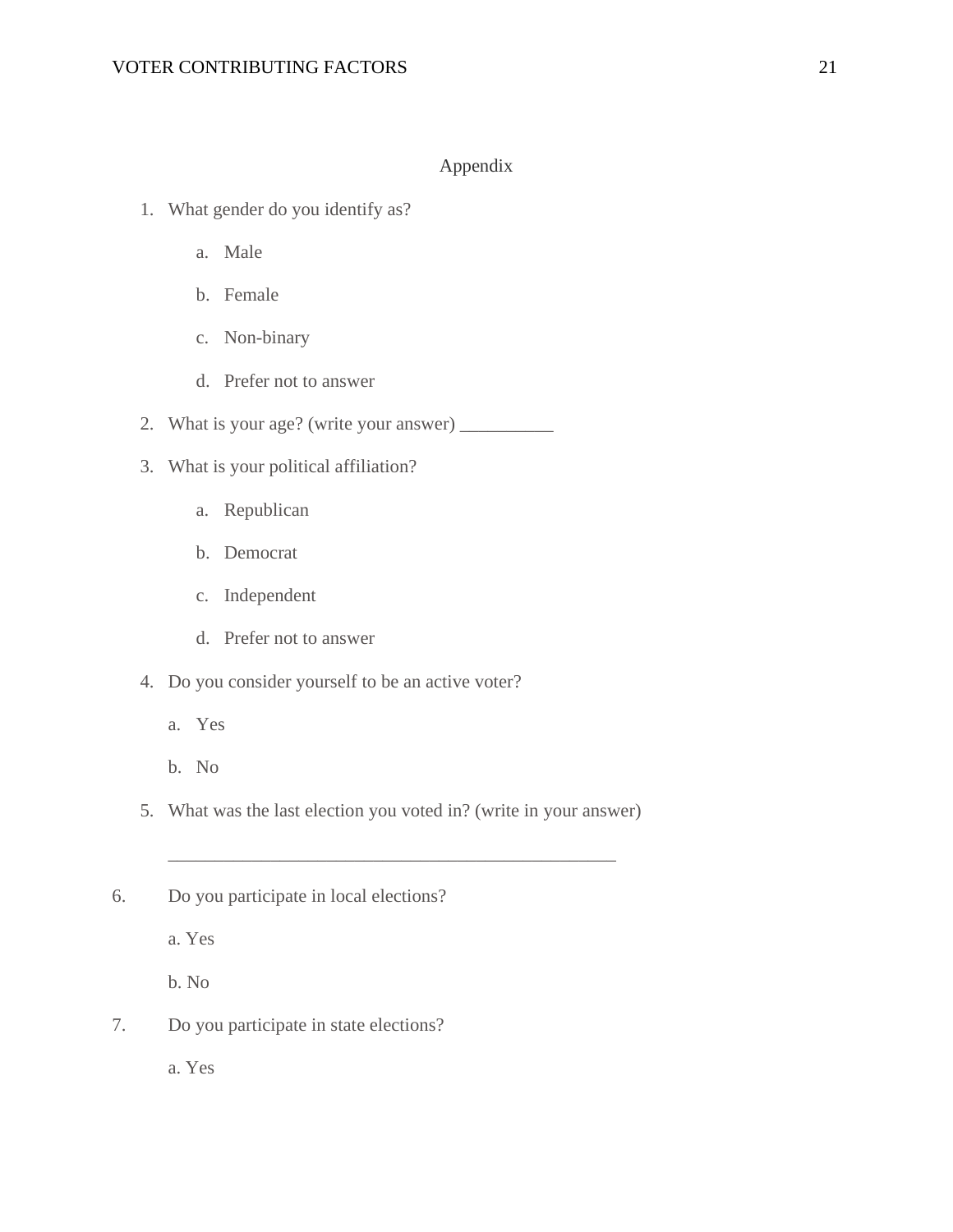b. No

8. Do you participate in national elections?

a. Yes

b. No

- 9. Where do you get your political news, if from anywhere?
	- a. Fox News

b. CNN

- c. New York Times
- d. Social media
- e. Other \_\_\_\_\_\_\_\_\_\_\_\_\_
- 10. Do you feel the media is influential in the way you vote?
	- a. Very influential
	- b. Slightly influential
	- c. Not very influential
	- e. Not influential at all
- 11. What is your parents' political affiliation?
	- a. Republican
	- b. Democrat
	- c. Independent
	- d. Other
- 12. We discuss politics in my family.
	- a. Strongly agree
	- b. Agree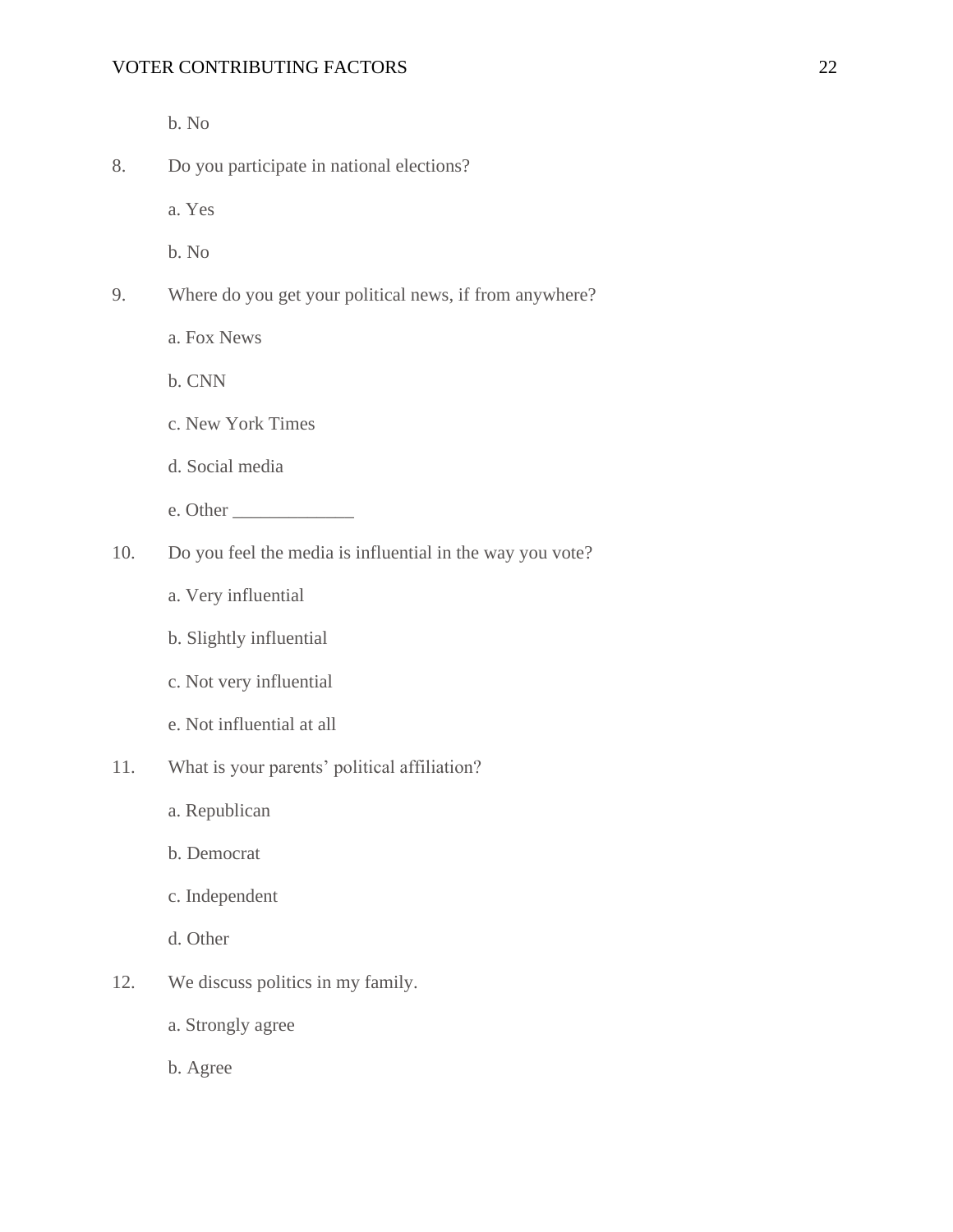- c. Disagree
- d. Strongly Disagree
- 13. If yes, how do your conversations typically go?
	- a. We agree
	- b. We respectfully disagree
	- c. We argue
	- d. We don't even speak on the issue
- 14. My parents influence the way I vote.
	- a. Strongly Agree
	- b. Agree
	- c. Disagree
	- d. Strongly Disagree
	- e. I don't vote
- 15. I have the same party affiliation as one or both of my parents.
	- a. Yes
	- b. No
	- c. I don't know
- 16. My parents are active voters.\*
	- a. Yes

b. No

c. I don't know

17. What is the political affiliation of the majority of your friends?

a. Republican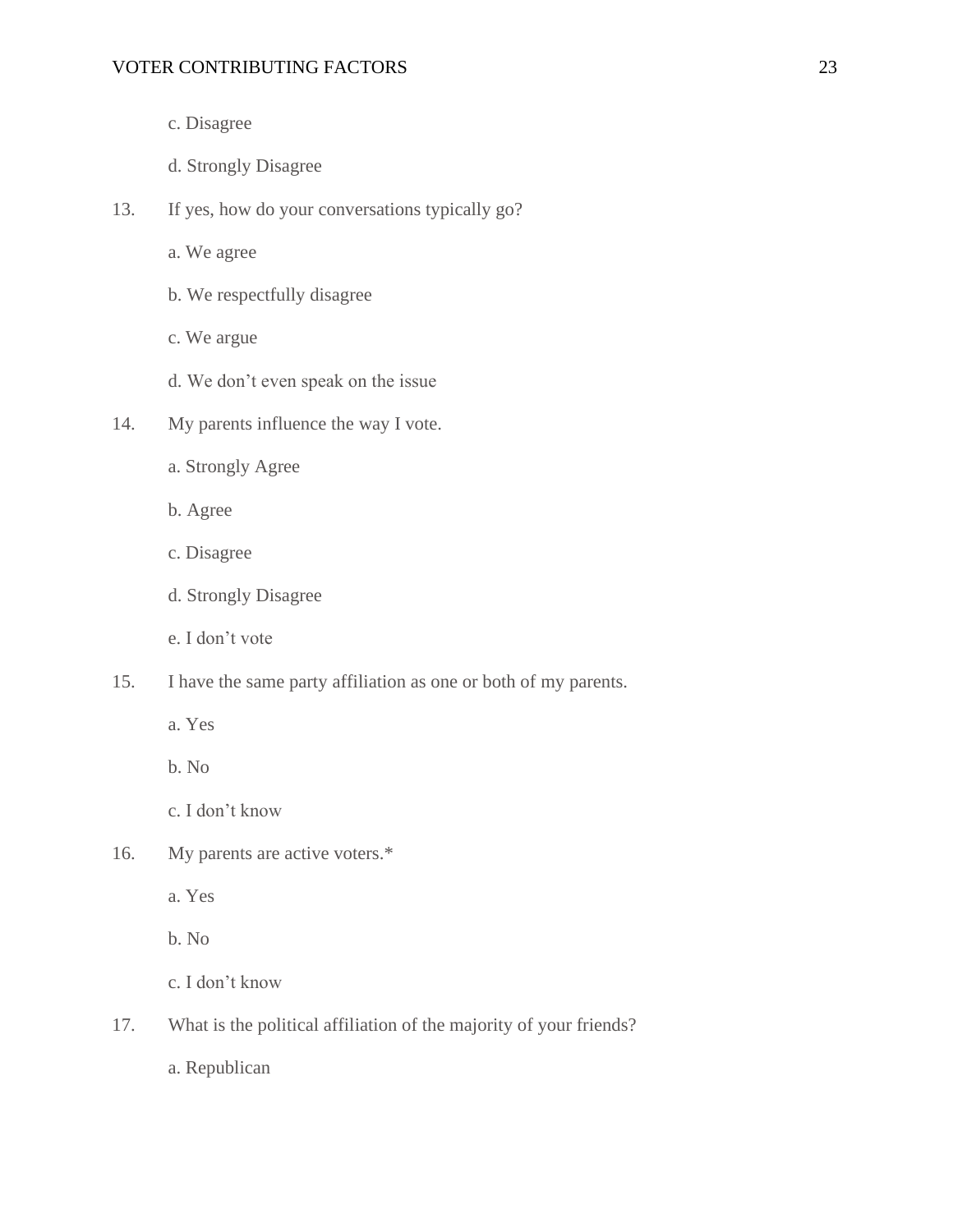- b. Democrat
- c. Independent

d. Other

- 18. Do you discuss politics with your friends?
	- a. Yes

b. No

- 19. If yes, how do your conversations typically go?
	- a. We agree
	- b. We respectfully disagree
	- c. We argue
	- d. We don't even speak on the issue
- 20. My friends influence the way I vote.
	- a. Strongly Agree
	- b. Agree
	- c. Disagree
	- d. Strongly Disagree
	- e. I don't vote
- 21. I have the same party affiliation as most of my friends.
	- a. Yes

b. No

c. I don't know

22. A majority of my friends are active voters.

a. Strongly agree